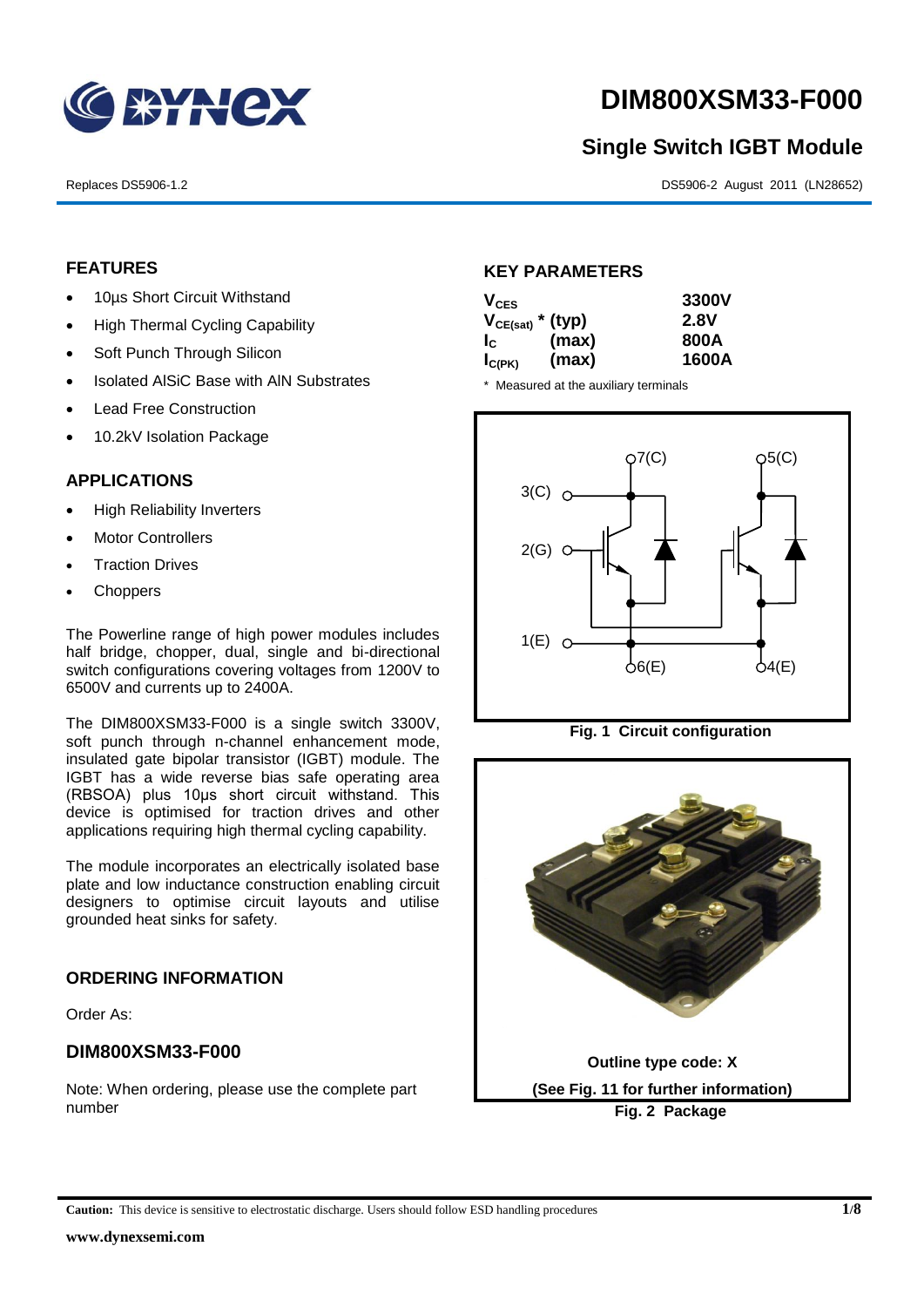## **ABSOLUTE MAXIMUM RATINGS**

Stresses above those listed under 'Absolute Maximum Ratings' may cause permanent damage to the device. In extreme conditions, as with all semiconductors, this may include potentially hazardous rupture of the package. Appropriate safety precautions should always be followed. Exposure to Absolute Maximum Ratings may affect device reliability.

#### **Tcase = 25°C unless stated otherwise**

| Symbol            | <b>Test Conditions</b><br><b>Parameter</b> |                                                          | Max.  | <b>Units</b> |
|-------------------|--------------------------------------------|----------------------------------------------------------|-------|--------------|
| $V_{CES}$         | Collector-emitter voltage                  | $V_{GE} = 0V$                                            | 3300  | V            |
| $V_{GES}$         | Gate-emitter voltage                       |                                                          | ±20   | V            |
| $I_{\rm C}$       | Continuous collector current               | $T_{\text{case}} = 90^{\circ}C$                          | 800   | A            |
| $I_{C(PK)}$       | Peak collector current                     | 1ms, $T_{\text{case}} = 115^{\circ}$ C                   | 1600  | A            |
| $P_{\text{max}}$  | Max. transistor power dissipation          | $T_{\text{case}} = 25^{\circ}C$ , $T_i = 150^{\circ}C$   | 10400 | W            |
| $I^2t$            | Diode $I^2t$ value                         | $V_R = 0$ , $t_p = 10$ ms, $T_i = 125$ °C                | 320   | $kA^2s$      |
| $V_{\text{isol}}$ | Isolation voltage - per module             | Commoned terminals to base plate.<br>AC RMS, 1 min, 50Hz | 10.2  | kV           |
| $Q_{PD}$          | Partial discharge - per module             | IEC1287, $V_1$ = 6900V, $V_2$ = 5100V, 50Hz RMS          | 10    | рC           |

#### **THERMAL AND MECHANICAL RATINGS**

| Internal insulation material:     | AIN              |
|-----------------------------------|------------------|
| Baseplate material:               | <b>AISiC</b>     |
| Creepage distance:                | 56 <sub>mm</sub> |
| Clearance:                        | 26 <sub>mm</sub> |
| CTI (Comparative Tracking Index): | >600             |

| Symbol                    | <b>Parameter</b>                      | <b>Test Conditions</b>                        | Min | Typ. | <b>Max</b> | <b>Units</b>    |
|---------------------------|---------------------------------------|-----------------------------------------------|-----|------|------------|-----------------|
| $R_{th(i-c)}$             | Thermal resistance - transistor       | Continuous dissipation -<br>junction to case  |     | ۰    | 12         | °C/kW           |
| $R_{th(i-c)}$             | Thermal resistance – diode            | Continuous dissipation -<br>junction to case  |     | ۰    | 24         | °C/kW           |
| $R_{th(c-h)}$             | Thermal resistance – case to heatsink | Mounting torque 5Nm<br>(with mounting grease) |     |      | 8          | °C/kW           |
| $\mathsf{T}_{\mathsf{i}}$ |                                       | Transistor                                    |     | ۰    | 150        | $^{\circ}C$     |
|                           | Junction temperature                  | Diode                                         |     | ۰    | 125        | $\rm ^{\circ}C$ |
| $T_{\text{stg}}$          | Storage temperature range             |                                               | -40 | ۰    | 125        | $^{\circ}C$     |
|                           |                                       | Mounting - M6                                 |     | ۰    | 5          | Nm              |
|                           | Screw torque                          | Electrical connections - M4                   |     |      | 2          | <b>Nm</b>       |
|                           |                                       | Electrical connections - M8                   |     |      | 10         | Nm              |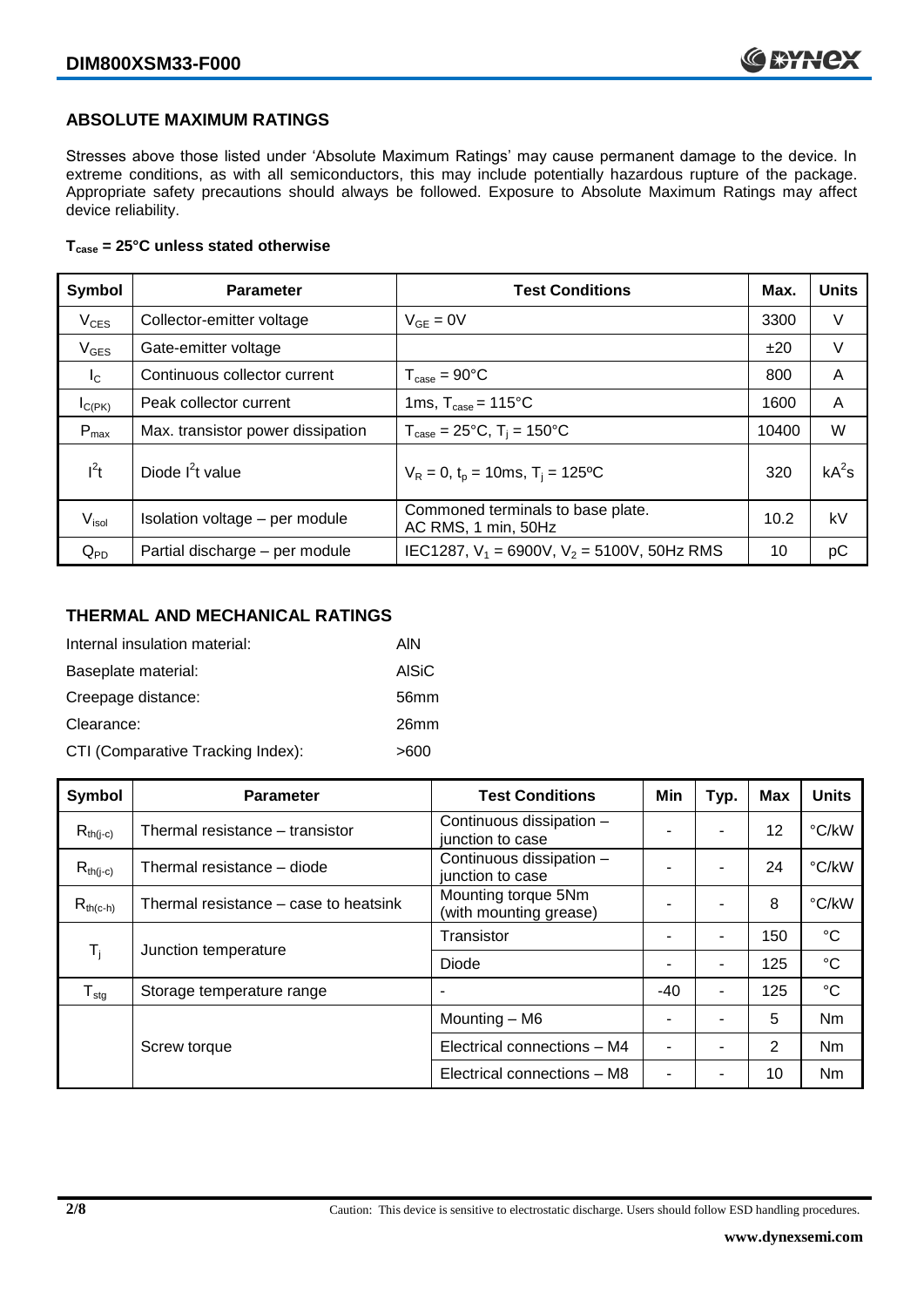# **ELECTRICAL CHARACTERISTICS**

## **Tcase = 25°C unless stated otherwise.**

| <b>Symbol</b>      | <b>Parameter</b>                       | <b>Test Conditions</b>                                                                                                                                          | Min | <b>Typ</b> | <b>Max</b> | <b>Units</b> |
|--------------------|----------------------------------------|-----------------------------------------------------------------------------------------------------------------------------------------------------------------|-----|------------|------------|--------------|
| $I_{CES}$          | Collector cut-off current              | $V_{GF} = 0V$ , $V_{CF} = V_{CES}$                                                                                                                              |     |            | 4          | mA           |
|                    |                                        | $V_{GF} = 0V$ , $V_{CF} = V_{CES}$ , $T_{case} = 125^{\circ}C$                                                                                                  |     |            | 60         | mA           |
| $I_{\text{GES}}$   | Gate leakage current                   | $V_{GF} = \pm 20V$ , $V_{CF} = 0V$                                                                                                                              |     |            | 1          | μA           |
| $V_{GE(TH)}$       | Gate threshold voltage                 | $I_C = 80mA$ , $V_{GE} = V_{CE}$                                                                                                                                | 5.5 | 6.5        | 7.0        | $\vee$       |
|                    | Collector-emitter saturation           | $V_{GE}$ = 15V, $I_C$ = 800A                                                                                                                                    |     | 2.8        |            | V            |
| $V_{CE(sat)}$      | voltage                                | $V_{GE}$ = 15V, $I_C$ = 800A, $T_i$ = 125°C                                                                                                                     |     | 3.6        |            | V            |
| $I_F$              | Diode forward current                  | DC                                                                                                                                                              |     | 800        |            | A            |
| $I_{FM}$           | Diode maximum forward current          | $t_p = 1$ ms                                                                                                                                                    |     | 1600       |            | A            |
| $V_F$ <sup>†</sup> | Diode forward voltage                  | $I_F = 800A$                                                                                                                                                    |     | 2.9        |            | $\vee$       |
|                    |                                        | $I_F = 800A$ , T <sub>i</sub> = 125°C                                                                                                                           |     | 3.0        |            | V            |
| $C_{\text{ies}}$   | Input capacitance                      | $V_{CE} = 25V$ , $V_{GE} = 0V$ , f = 1MHz                                                                                                                       |     | 144        |            | nF           |
| $Q_g$              | Gate charge                            | ±15V                                                                                                                                                            |     | 20         |            | $\mu$ C      |
| $C_{res}$          | Reverse transfer capacitance           | $V_{CE} = 25V$ , $V_{GE} = 0V$ , f = 1MHz                                                                                                                       |     | 2.2        |            | nF           |
| $L_M$              | Module inductance                      |                                                                                                                                                                 |     | 15         |            | nH           |
| $R_{INT}$          | Internal resistance                    |                                                                                                                                                                 |     | 135        |            | $\mu\Omega$  |
| SC <sub>Data</sub> | Short circuit current, I <sub>SC</sub> | $T_i = 125$ °C, V <sub>CC</sub> = 2500V<br>$t_p \le 10 \mu s$ , $V_{GE} \le 15 V$<br>$V_{CE \text{ (max)}} = V_{CES} - L^{\dagger} \times dl/dt$<br>IEC 60747-9 |     | 3700       |            | A            |

### **Note:**

 $^\dagger$  Measured at the auxiliary terminals

 $\check{}$  L is the circuit inductance + L<sub>M</sub>

**Caution:** This device is sensitive to electrostatic discharge. Users should follow ESD handling procedures **3/8**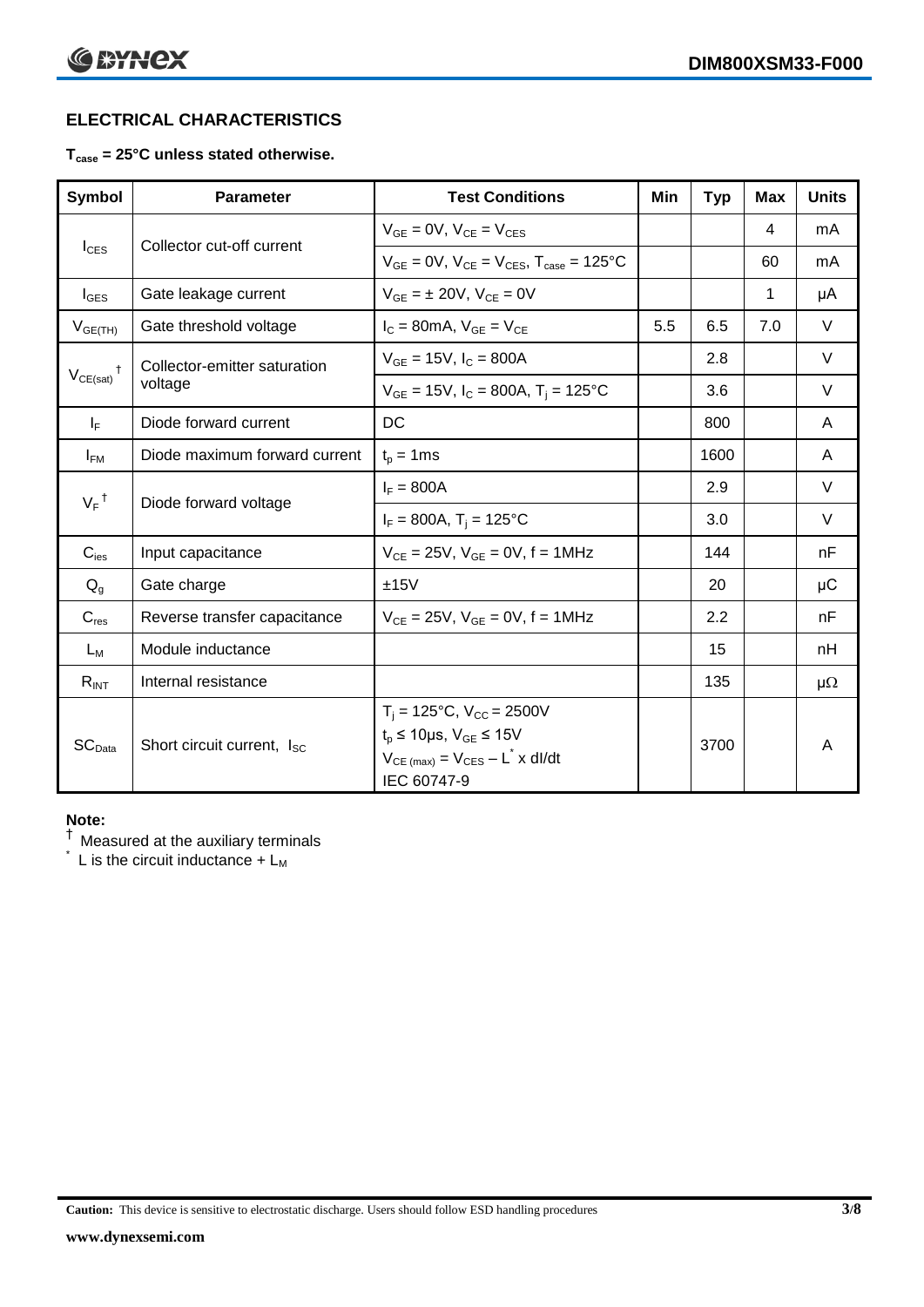## **ELECTRICAL CHARACTERISTICS**

**Tcase = 25°C unless stated otherwise**

| Symbol             | <b>Parameter</b>               | <b>Test Conditions</b>                                                                         |                                                     | Min | Typ. | <b>Max</b> | <b>Units</b> |    |
|--------------------|--------------------------------|------------------------------------------------------------------------------------------------|-----------------------------------------------------|-----|------|------------|--------------|----|
| $\rm t_{d(off)}$   | Turn-off delay time            | $I_c = 800A$<br>$V_{GE} = \pm 15V$<br>$V_{CE} = 1800V$<br>$C_{qe} = 220nF$<br>$L_S \sim 100nH$ | $R_{G(ON)} = 3.9\Omega$<br>$R_{G(OFF)} = 6.2\Omega$ |     | 3.0  |            | μs           |    |
| $t_{\rm f}$        | Fall time                      |                                                                                                |                                                     |     | 270  |            | ns           |    |
| $E_{\mathsf{OFF}}$ | Turn-off energy loss           |                                                                                                |                                                     |     | 1050 |            | mJ           |    |
| $t_{d(on)}$        | Turn-on delay time             |                                                                                                |                                                     |     | 1300 |            | ns           |    |
| $t_{r}$            | Rise time                      |                                                                                                |                                                     |     |      | 275        |              | ns |
| $E_{ON}$           | Turn-on energy loss            |                                                                                                | $R_{G(ON)} = 2.7\Omega$<br>$R_{G(OFF)} = 6.2\Omega$ |     | 1250 |            | mJ           |    |
| $Q_{rr}$           | Diode reverse recovery charge  | $I_F = 800A$<br>$V_{CE} = 1800V$<br>$dl_F/dt = 4000 A/\mu s$                                   |                                                     |     | 320  |            | μC           |    |
| $I_{rr}$           | Diode reverse recovery current |                                                                                                |                                                     |     | 670  |            | A            |    |
| $E_{rec}$          | Diode reverse recovery energy  |                                                                                                |                                                     |     | 300  |            | mJ           |    |

# **Tcase = 125°C unless stated otherwise**

| Symbol              | <b>Parameter</b>               |                                                                                                 | <b>Test Conditions</b>                              |  | Typ. | <b>Max</b> | <b>Units</b> |
|---------------------|--------------------------------|-------------------------------------------------------------------------------------------------|-----------------------------------------------------|--|------|------------|--------------|
| $t_{d(\text{off})}$ | Turn-off delay time            | $I_c = 800A$<br>$V_{GE} = \pm 15V$<br>$V_{CE} = 1800V$<br>$C_{qe} = 220nF$<br>$L_s \sim 100$ nH | $R_{G(ON)} = 3.9\Omega$<br>$R_{G(OFF)} = 6.2\Omega$ |  | 3.1  |            | μs           |
| $t_{\rm f}$         | Fall time                      |                                                                                                 |                                                     |  | 280  |            | ns           |
| $E_{OFF}$           | Turn-off energy loss           |                                                                                                 |                                                     |  | 1200 |            | mJ           |
| $t_{d(on)}$         | Turn-on delay time             |                                                                                                 |                                                     |  | 1200 |            | ns           |
| $t_{r}$             | Rise time                      |                                                                                                 |                                                     |  | 315  |            | ns           |
| $E_{ON}$            | Turn-on energy loss            |                                                                                                 | $R_{G(ON)} = 2.7\Omega$<br>$R_{G(OFF)} = 6.2\Omega$ |  | 1750 |            | mJ           |
| $Q_{rr}$            | Diode reverse recovery charge  | $I_F = 800A$                                                                                    |                                                     |  | 600  |            | $\mu$ C      |
| $I_{rr}$            | Diode reverse recovery current | $V_{CF} = 1800V$                                                                                |                                                     |  | 800  |            | A            |
| $E_{rec}$           | Diode reverse recovery energy  | $dl_F/dt = 4000A/\mu s$                                                                         |                                                     |  | 600  |            | mJ           |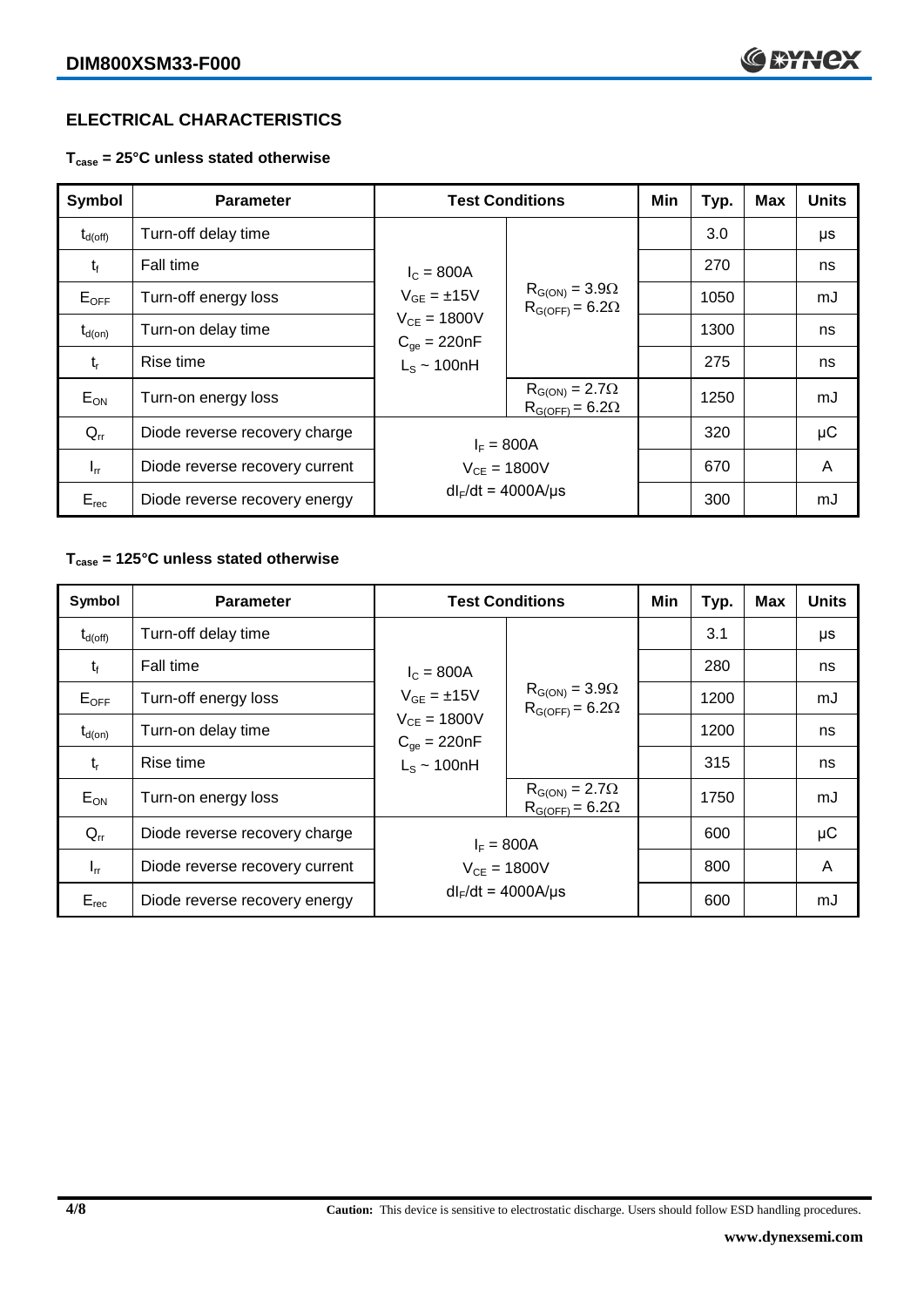

**Caution:** This device is sensitive to electrostatic discharge. Users should follow ESD handling procedures **5/8**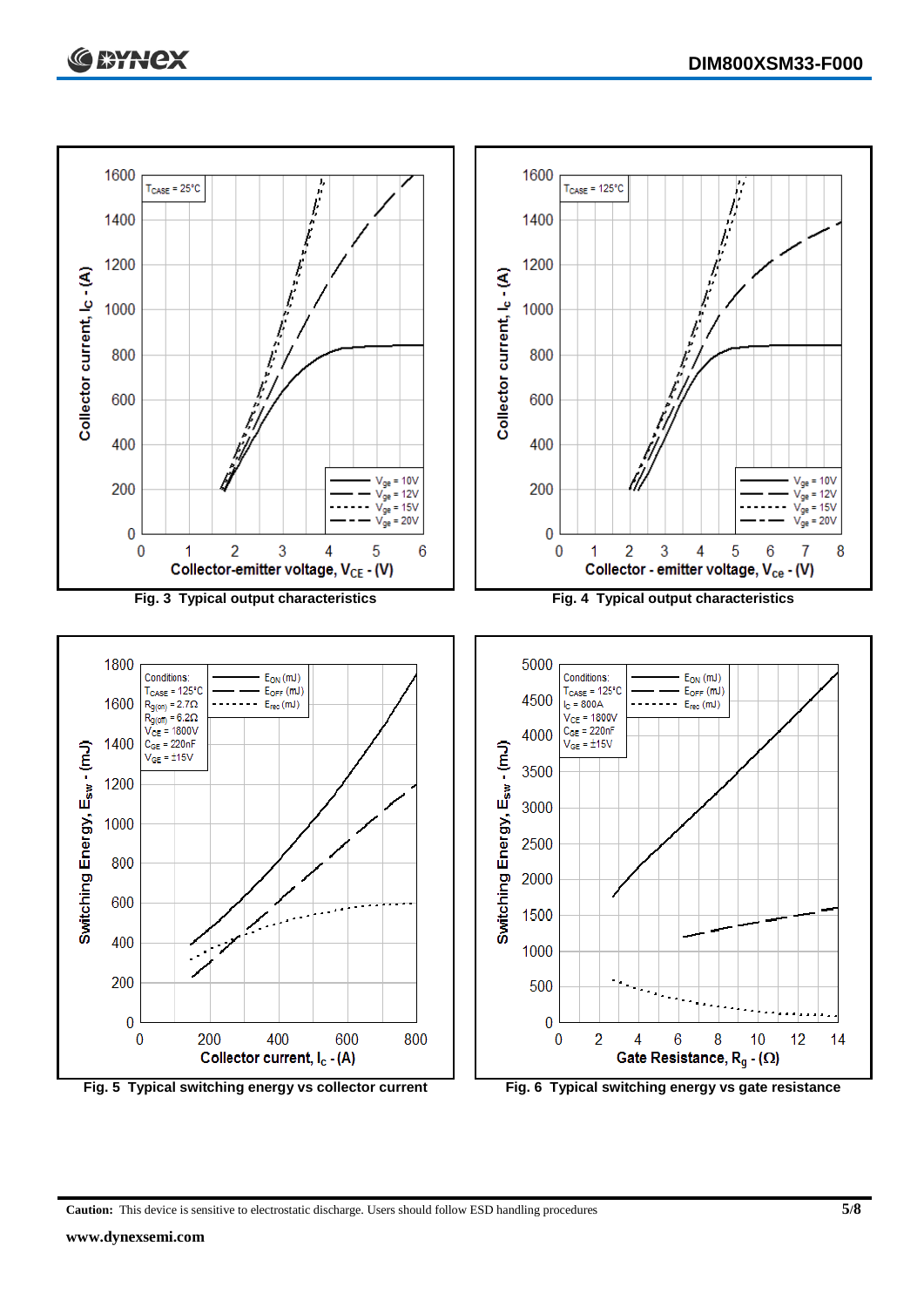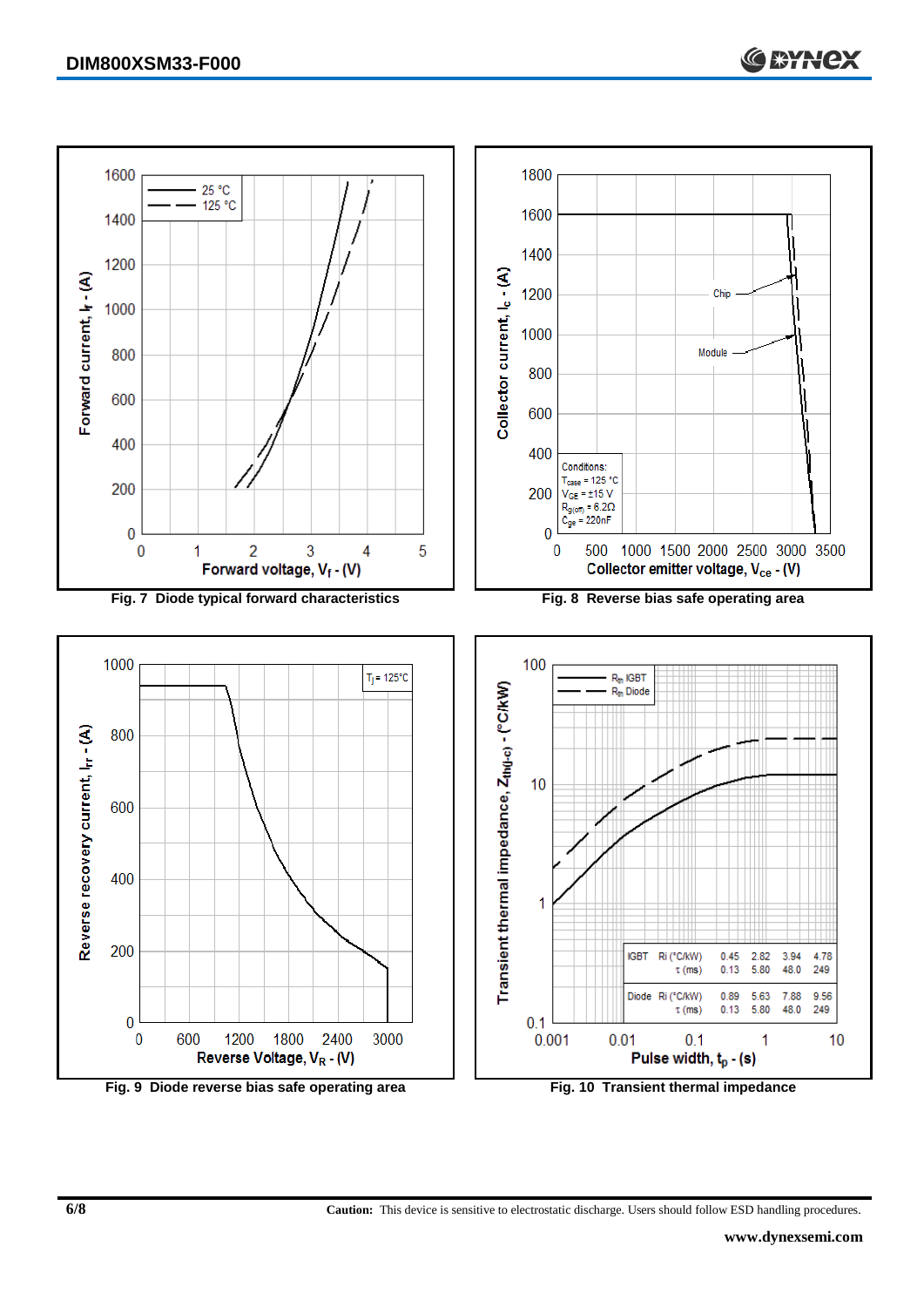

#### **PACKAGE DETAILS**

For further package information, please visit our website or contact Customer Services. All dimensions in mm, unless stated otherwise. **DO NOT SCALE.**



**Caution:** This device is sensitive to electrostatic discharge. Users should follow ESD handling procedures **7/8**